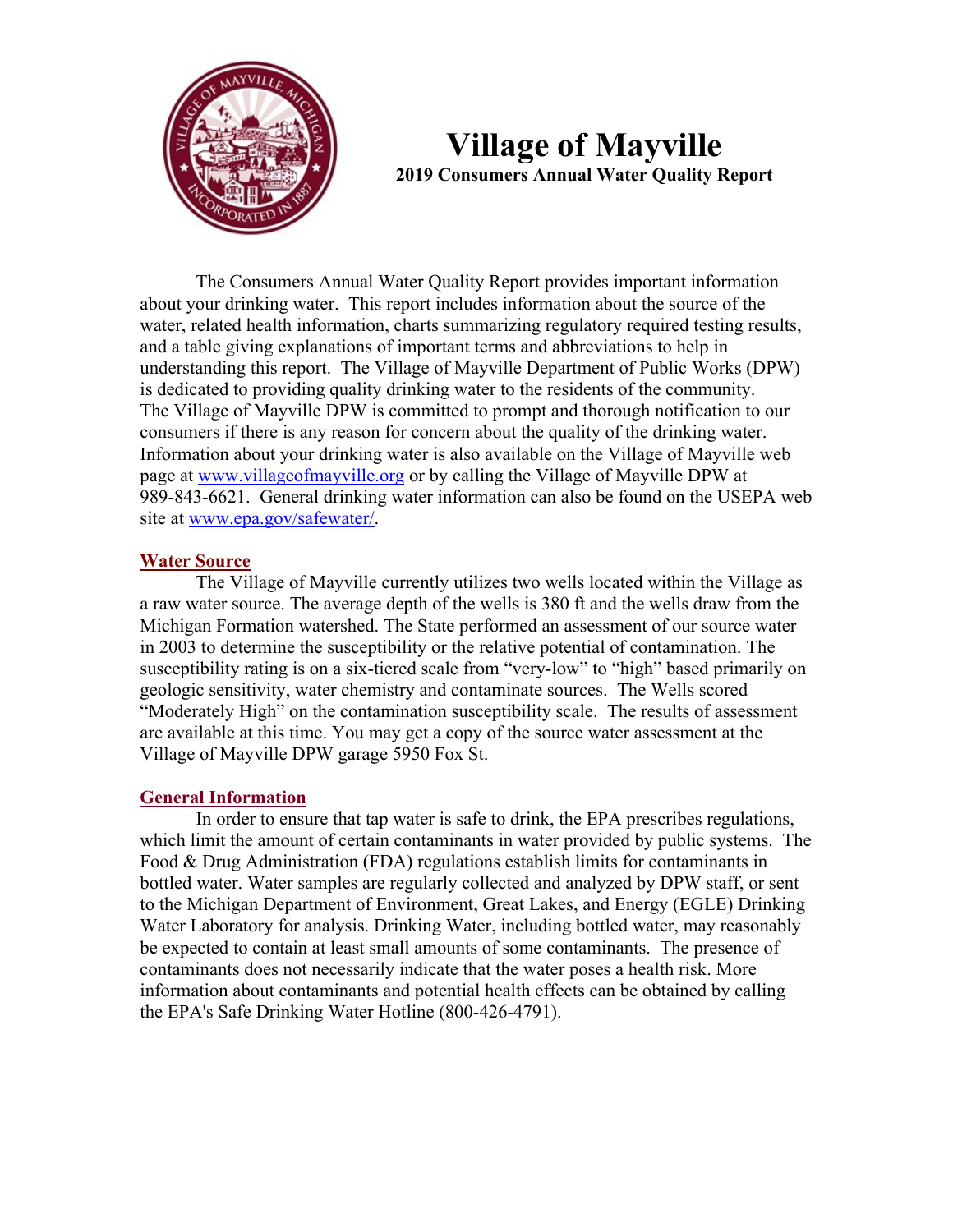## G**eneral Information (cont)**

The sources of drinking water (both tap and bottled water) include rivers, lakes streams, ponds, reservoirs, springs, and wells. As water travels over the surface of the land or through the ground, it dissolves naturally occurring minerals and other substances resulting from the presence of animals, or human activity. Contaminants that may be present include:

- *Microbial contaminants*; such as viruses and bacteria, which may come from sewage treatment plants, septic systems, agricultural livestock operations, and wildlife.
- *Inorganic contaminants*, such as salts and metals, which can be naturally-occurring or result from urban storm water runoff, industrial or domestic wastewater discharges, oil and gas production, mining or farming.
- *Pesticides and herbicides*, which may come from a variety of sources such as agriculture, urban storm water runoff, and residential uses.
- *Organic Chemical contaminants*, including synthetic and volatile organic chemicals, which are by-products of industrial processes and petroleum production, and can also, come from gas stations, urban storm water runoff, and septic tanks.
- *Radiological contaminants*, which can be naturally occurring or be the result of oil and gas production and mining activities.

 Some people may be more vulnerable to contaminants in drinking water than the general population. Immune-compromised persons such as persons with cancer undergoing chemotherapy, persons who have undergone organ transplants, people with HIV/AIDS or other immune system disorders, some elderly, and infants can be particularly at risk from infections. These people should seek advice about drinking water from their health care providers. EPA/CDC guidelines on appropriate means to lessen the risk of infection by cryptosporidium and other microbiological contaminants are available from the Safe Drinking Water Hotline (800-426-4791).

If present, elevated levels of lead can cause serious health problems, especially for pregnant women and young children. Lead in drinking water is primarily from materials and components associated with service lines and home plumbing. The Village of Mayville is responsible for providing high quality drinking water, but cannot control the variety of materials used in plumbing components. When your water has been sitting for several hours, you can minimize the potential for lead exposure by flushing your tap for 30 seconds to 2 minutes before using water for drinking or cooking. If you are concerned about lead in your water, testing methods and steps you can take to minimize exposure is available from the Safe Drinking Water Hotline or at [http://www.epa.gov/safewater/lead.](http://www.epa.gov/safewater/lead)<br>The next round of Lead & Copper sampling for the Village will take place in 2021, during the months of June through September.

The Village of Mayville routinely monitors for constituents in your drinking water according to Federal and State laws. The following table shows the results of our monitoring for the period of January 1<sup>st</sup> to December 31<sup>st</sup>, 2019. All drinking water, including bottled drinking water, may be reasonably expected to contain at least small amounts of some contaminants. It's important to remember that the presence of these contaminates does not necessarily pose a health risk.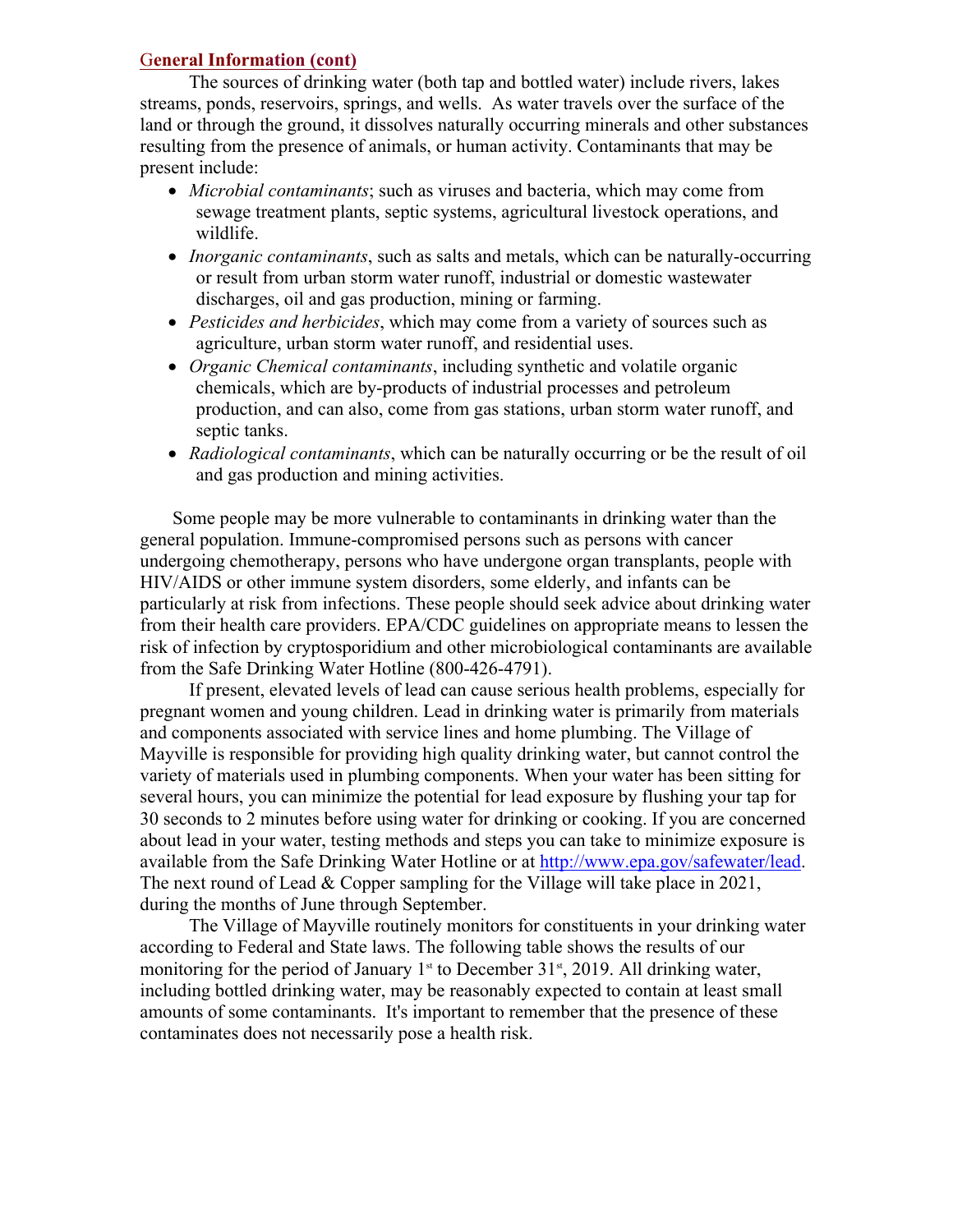## **PFAS/PFOS Testing Information**

In 2018, the Michigan Department of Environmental Quality (MDEQ) conducted sampling for Perfluoralkyl and Polyfluoroakyl Substances (PFAS/PFOS) as a proactive measure to identify where these substances occur to help determine actions necessary to protect public health. Currently, there is no regulatory drinking water standard for any of the PFAS chemicals. However, the U.S. Environmental Protection Agency established a non-regulatory Lifetime Health Advisory (LHA) for PFOA and PFOS of 70 parts per trillion combined, or individually if only one of them is present. All community water supplies with their own source of water were sampled. Sampling was conducted in Mayville on October 11, 2018 and testing was completed on October 22, 2018. Testing consisted of analysis for 14 different chemicals, none of which were detected.

|               |                                             | <b>Common Abbreviations for Understanding Testing Results</b>                                                                                                      |  |  |
|---------------|---------------------------------------------|--------------------------------------------------------------------------------------------------------------------------------------------------------------------|--|--|
| <b>Symbol</b> | <b>Abbreviation for</b>                     | <b>Definition / Explanation</b>                                                                                                                                    |  |  |
| AL            | <b>Action Level</b>                         | The concentration of a contaminant, which, if exceeded, triggers<br>treatment or other requirements which a water system must follow.                              |  |  |
| HAA5          | Halo-acetic acids                           | The total of bromoacetic, chloroacetic, dibromoacetic,<br>dichloroacetic, and trichloroacetic acids. Compliance is based on<br>the total.                          |  |  |
| <b>LRAA</b>   | <b>Locational Running</b><br>Annual Average | Average of the previous 12 months, at a specific location.                                                                                                         |  |  |
| <b>MCL</b>    | Maximum Contaminant<br>Level                | The highest level of a contaminant that is allowed in water. MCL's<br>are set as close to the MCLG's as feasible using the best available<br>treatment technology. |  |  |
| <b>MCLG</b>   | Maximum Contaminant<br>Level Goal           | The of contaminant in drinking water below which there is no<br>known or expected risk to health.                                                                  |  |  |
| mg/L          | Milligrams per Liter                        | A milligram $= 1/1000$ gram, and is equal to 1 part per million.                                                                                                   |  |  |
| <b>MRDL</b>   | Maximum Residual<br>Disinfectant Level      | The highest level of disinfectant allowed in drinking water.                                                                                                       |  |  |
| <b>MRDLG</b>  | Maximum Residual<br>Disinfectant Level Goal | The level of drinking water disinfectant below which there is no<br>known or expected risk to health.                                                              |  |  |
| n/a           | Not applicable                              |                                                                                                                                                                    |  |  |
| <b>ND</b>     | Not Detected                                |                                                                                                                                                                    |  |  |
| ppb           | Parts per Billion                           | One in one billion and is equal to 1 microgram per liter.                                                                                                          |  |  |
| ppm           | Parts per Million                           | One in one million and is equal to 1 milligram per liter.                                                                                                          |  |  |
| <b>RAA</b>    | Running Annual Average                      | Average based on the previous 12 months of results.                                                                                                                |  |  |
| <b>TTHM</b>   | <b>Total Trihalomethanes</b>                | Total Trihalomethanes is the sum of chloroform,<br>bromodichloromethane, dibromochloromethane, and bromoform.<br>Compliance is based on the total.                 |  |  |
| ug/L          | Micrograms per Liter                        | A microgram = $1/1,000,000$ gram and is equal to 1 part per billion.                                                                                               |  |  |

In the following table you will find many terms and abbreviations to help you better understand the contaminant testing results on the following page.